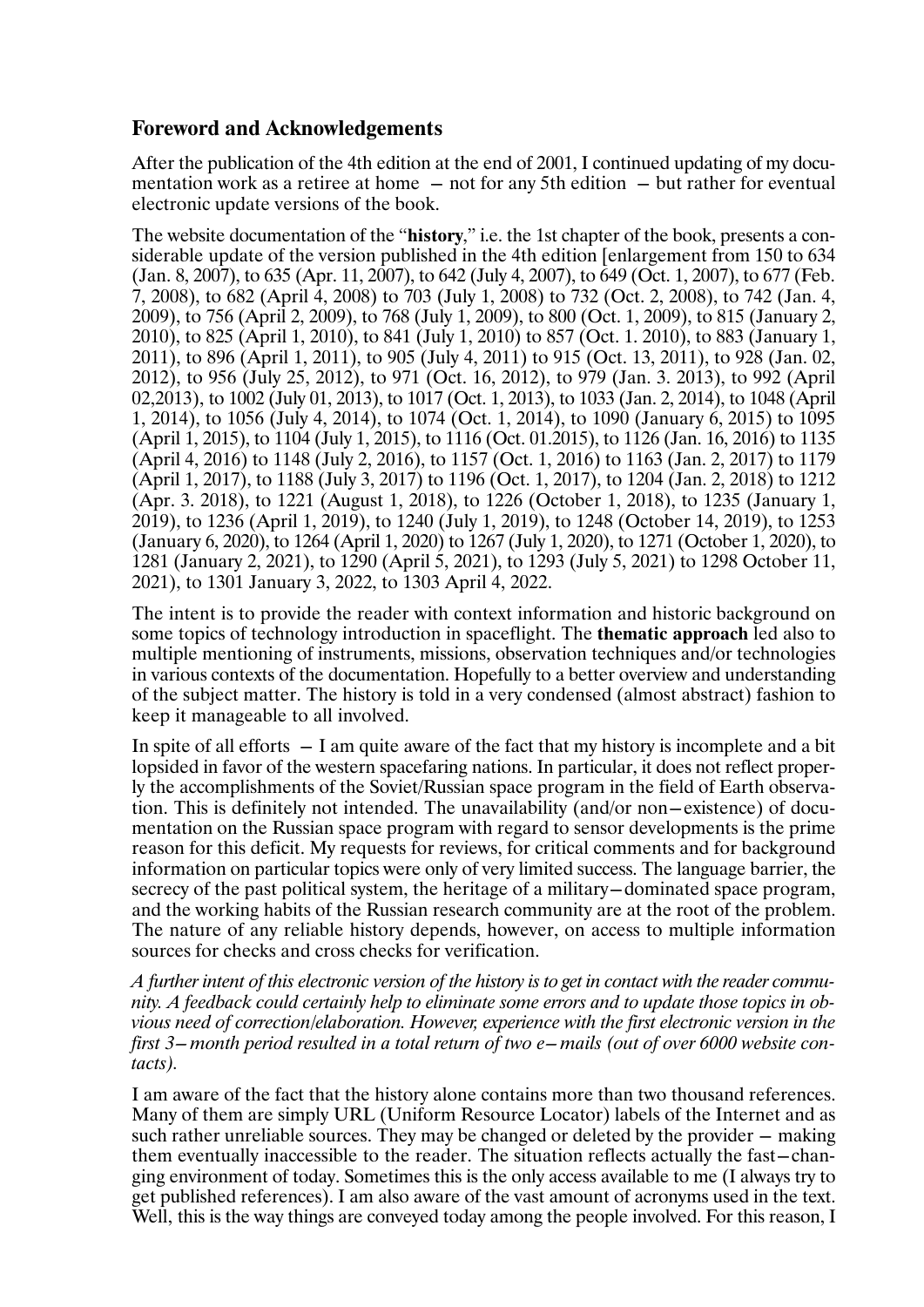have added Appendix B "Acronyms and Abbreviations" that should provide a fairly reliable look-up source in case of need. Frequent use of the history should give the reader a certain degree of familiarity with the acronyms and the language of the global survey. In addition, a "**Glossary**" (100+ pages) has been added as of April 11, 2005.

In November 2003, I was very fortunate in receiving an offer of financial support from ESA/ ESRIN (Gunther Kohlhammer). The objective is to continue updating of my extensive documentation database in Earth observation and to place the mission and instrument descriptions successively onto the Earth Observation Portal of ESA/ESRIN (whenever the information is sufficiently stable and verified). I am grateful for these new developments and hope to be of service to the reader community.

**In July 2009, the "Current Table of Contents" was retired and will not be updated anymore.** The reason: I am encountering lately problems in file handling on my desktop. I suspect, these problems are due to the fact of different format widths that I am using for publishing a book - and for publishing the project files for the eoPortal (and the generation of a new Table of Contents requires the standard book format in the current version).

*The online service of the eoPortal was not available in the timeframe March 27 to July 24, 2012. In this period, ESA upgraded its system hardware and software and modernized the access schemes. Throughout this period, I was able to continue my documentation work, submitting over 130 files with updates and to add some new missions.*

March 26, 2014: The eoPortal website has been updated and the site is now on a single platform. The previous content remains, and the new site offers an upgraded interface and new features including a search function. 252)

Gilching, 04 April 2022

Herbert J. Kramer

 $\frac{1}{2}$  ,  $\frac{1}{2}$  ,  $\frac{1}{2}$  ,  $\frac{1}{2}$  ,  $\frac{1}{2}$  ,  $\frac{1}{2}$  ,  $\frac{1}{2}$  ,  $\frac{1}{2}$  ,  $\frac{1}{2}$  ,  $\frac{1}{2}$  ,  $\frac{1}{2}$  ,  $\frac{1}{2}$  ,  $\frac{1}{2}$  ,  $\frac{1}{2}$  ,  $\frac{1}{2}$  ,  $\frac{1}{2}$  ,  $\frac{1}{2}$  ,  $\frac{1}{2}$  ,  $\frac{1$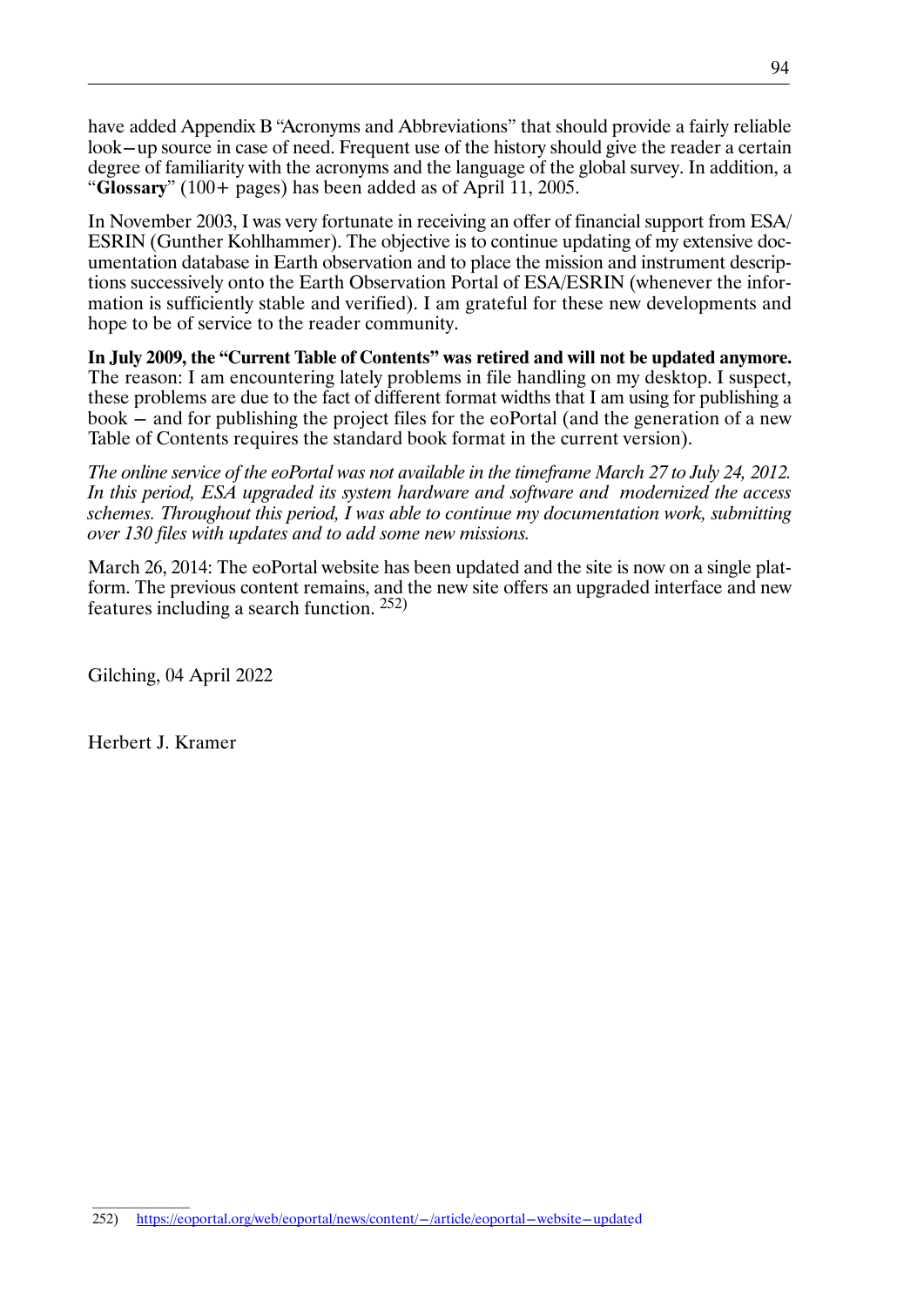After 11 years of documentation work on the eoPortal for ESA in early 2015, I am realizing that my "history", with quarterly updates loaded, has become rather sketchy throughout the years. Updates are required everywhere.

Well, I started out with my desktop "history" already in the mid-1990s, kept as a private archive to collect EO events, measurement techniques, and the introduction of new technologies on a global scale. The archive gave me more and more orientation and context whenever I was confronted with a new situation in writing up a description of a new mission.

The first history was published in the  $4<sup>th</sup>$  edition of my book as chapter 1, containing 150 pages. I felt that my private "history of technology introduction" should also be part of the eoPortal, to be available to the reader community; hence, I kept updating this document until it reached a volume of  $\sim$ 1100 pages in 2015.

Naturally, the updating of the history has suffered quite a bit during the past years because the documentation and updates for the EO missions grew ever more in the number of missions to be covered as well in the investment of my time. I have invested 70 hour weeks on a continuous basis as long as I am working for the eoPortal of ESA in my retirement. A lot of dedication and interest in the subject is needed to continue on this basis.

*I am realizing, that the history itself has become a fulltime job to be done in an orderly way. On the other hand, I still need the history as a resource for myself to find context and to be sure that I am in the right ballpark when introducing a new topic. At my current advanced engagement, I will try to continue to update the history, but to a lesser degree. Hence, the reader community must live with this growing deficiency.*

**Table 12:** A note to the reader community regarding the "history of technology introduction"

## **Acknowledgments after the 4th edition (2002):**

I would like to thank the following individuals for their cooperation in providing information, their expertise/reviews, or for general support services — making possible this update of my documentation. Naturally, this includes all topics of the documentation and not just the history. There is no particular order to the following list except that the individuals are grouped to institutional affiliations. I do value this cooperation of volunteers very much.

R. Keith Raney, Nicholas P. Paschalidis, Richard F. Conde, Peter Sharer, Eric Hoffman, Ralph L. McNutt Jr., all of JHU/APL, Laurel, MD, USA; David L. Glackin, David B. Kunkee, William H. Ailor, John S. Bohlson, all of The Aerospace Corporation, El Segundo, CA, USA; Christoph R. Englert, Michael Zedd, Peter Gaiser, Mike Hurley, NRL (Naval Research Laboratory), Washington, D.C., USA; Dean Roemmich, UCSD, San Diego, CA, USA; Evan H. Webb, Claire L. Parkinson, Dennis Chesters, Charles H. Jackman, Richard D. McPeters, Michael L. Kaiser, Brent Warner, Gilbert Mark Flaming, David J. Bundas, Murzy D. Jhabvala, Rafael F. Rincon, all of NASA/GSFC, Greenbelt, MD, USA; Francis M. Reininger, Brian D. Pollard, Robert Sherwood, Eastwood Im, Bjorn H. Lambrigtsen, Thomas P. Yunck, Roger S. Helizon, David Crisp, Michael Eastwood, Andrew Carmain, Amit Sen, Neil F. Chamberlain, all of NASA/JPL, Pasadena, CA, USA; Dean B. Eppler and Stephen A. Voels, SAIC/ISS Payloads Office, NASA/JSC, Houston, TX, USA; Joseph W. Skiles of NASA/ARC, Moffett Field, CA, USA; J. Puschell, Raytheon Electronic Systems, Santa Barbara Remote Sensing, Goleta, CA, USA; Rachel Leach, Design\_Net Engineering, Lakewood, CO, USA; Andrew J. Davis, SRL (Space Radiation Laboratory), CalTech, Pasadena, CA, USA; John T. Reager, Robert H. Stewart, Andrew.T. Klesh, Earth Observation Team, NASA/JPL, Pasadena, CA, USA; Rob Gutro, NASA/GSFC.

Tye Brady, Charles Stark Draper Laboratory, Cambridge, MA, USA; Christopher Jekeli of Ohio State University (OSU), Columbus, OH, USA; Jennifer Gebelein, Florida Interna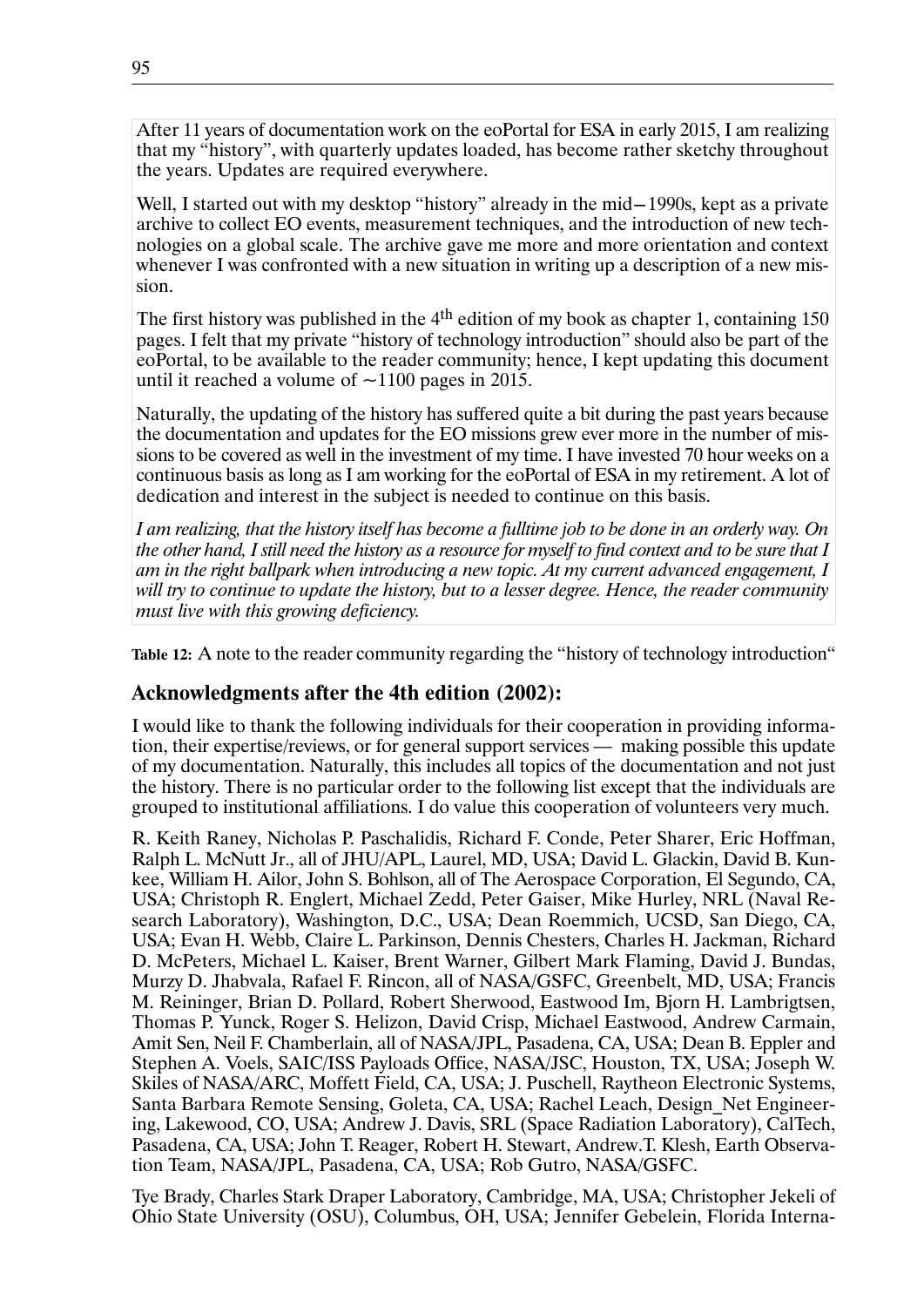tional University, Miami, FLA, USA; Peter Melvin of B-Gravity Inc., MD, USA (formerly of NRL, Washington, DC); Erik Henrikson, Arizona State University (ASU) Tempe, AZ; Ronald I. Phelps, NPS (Naval Postgraduate School), Monterey, CA, USA; Terrance Yee, Microsat Systems Inc., Littleton, CO, USA; Raid Suleiman, SAO (Harvard-Smithsonian Astrophysical Observatory), Cambridge, MA, USA; Thomas U. Kampe, BATC (Ball Aerospace & Technology Corporation), Boulder, CO, USA; Scott Bailey, Geophysical Institute, University of Alaska, Fairbanks, AK, USA; Neal Hurlburt, Karel Schrijver, LMSAL (Lockheed Martin Solar & Astrophysics Laboratory), Palo Alto, CA, USA; David A. Williamson, The Circle Mountain Co., Tempe, AZ, USA; Robert E. Murphy, IPO (Integrated Program Office), Silver Spring, MD, USA; Robert Haring, Hamilton Sundstrand, Pomona, CA, USA; Timothy J. Schmit, NOAA/NESDIS, Madison, WI, USA; Michael Keidar, Christopher Ruf, University of Michigan, Ann Arbor, MI, USA; Vassilis Angelopoulos, UCB/ SSL (University of California, Berkeley/Space Sciences Laboratory), Berkeley, CA, USA; Charles P. Herring, DigitalGlobe Inc., Longmont, CO, USA; Michael Cai, LANL (Los Alamos National Laboratory), Los Alamos, NM, USA; Gregg Parent, Christopher O'Connors, OSO (Office of Satellite Operations), NOAA/NESDIS, Suitland, MD, USA; Marcin D. Pilinski, Xinlin Li, of theUniversity of Colorado, Boulder, CO, USA; Andrew Klesh, University of Michigan, Ann Arbor, MI, USA; Erik Stromberg, USU/SDL (Utah State University/ Space Dynamics Laboratory), Logan, Utah, USA; Donald M. Boroson, MIT/LL (Massachusets Institute of Technology / Lincoln Laboratory), Lexington MA, USA; Conor Brown, NanoRacks, LLC, Houston, TX, USA; Benjamin K. Malphrus MSU (Morehead State University), Morehead, KY, USA.

Dieter Sundermann, Friedrich E. Jochim, Alberto Moreira, Renate Weist, Bernd Kirchner, Horst H. Schwarzer, Claus Broja, Rolf Werninghaus, Marian Werner, Hauke S. Fiedler, Gerhard Krieger, Sabine Thiemann, Frank Klefenz, Franz Pätzold, Jens Hammesfahr, Wolfgang Bärwald, Peter Haschberger, Hannelore Krumbholz, Mihai Datcu, Boris Zhukov, Eberhard Gill, Oliver Montenbruck, Rainer Krenn, Reinhard Schuster, Christian Arbinger, Johannes Schulz-Stellenfleth, Michael Bartusch, Andreas Müller, Rolf Meyer, Eckehard Lorenz, Hartmut Runge, Wolfgang Schall, Peter Reinartz, Achim Roth, Michael Wendler, Thomas König, Gunter Schreier, Wilfried Kruse, Stefan Buckreuss, Birgit Schättler, Michael Eineder, Sylvia Wohofsky, Manfred Schroeder, Harald Mehl, Miquel Garcia-Fernandez, Wolfgang Balzer, Thomas Rupp, Simone D'Amico, Marwan Younis, Markus Markgraf, Gottfried Schwarz, Achim Dreher, Robert Axmann, Christian Fuchs, Saika Aida, Armin Wedler, Christian Stephan, Dirk Giggenbach, Peter Gege, Florian Moll, Peter Mühlbauer, all of DLR, Germany;

Hendrik Lübberstedt, Fritz Merkle, Danela Sell, and Ingo Engeln of OHB-System, Bremen, Germany; Joachim H. G. Ender, FGAN, Wachtberg, Germany; Gunter Schreier, Ursula Benz, Markus Heynen, Definiens Imaging GmbH, Munich, Germany; Frithjof Barner, Euromap, Neustrelitz, Germany; Winfried Posselt, Rainer Killinger, Michael Mittnacht, Thomas Usbeck, Eveline Gottzein, Christopher T. F. Kühl, Wolfgang Pitz, Walter Fichter, Peter Hill, Werner Hupfer, Roger Wilson, all of Airbus DS (former EADS Astrium GmbH), Germany; Helmut Weber, Westcomp Systems, Gilching, Germany; Ursula Weisgerber, Springer Verlag, Berlin, Germany; Christoph Reigber, Rolf König, Franz-Heinrich Massmann, Markus Rothacher, Frank Flechtner, all of GFZ, Potsdam, Germany; Silvia Scheithauer, University of Bremen (ZARM), Bremen, Germany; Urs Mall of MPAe (Max-Planck-Institut für Aeronomie), Katlenburg-Lindau, Germany; Reinhold Spang, FZJ (Forschungszentrum) Jülich, Germany; Herbert Mosebach of Kayser-Threde GmbH, Munich, Germany; Georg Grillmayer, Sebastian Walz, of IRS (Institut für Raumfahrtsysteme) at the University of Stuttgart, Germany; Hanno Ertel, University of Stuttgart, Germany; Klaus Schilling, Julius Maximilans University, Würzburg, Germany; Joern Pfingstgraeff, Technical University of Braunschweig, Germany; Udo Renner, Stephan Roemer, Hakan Kayal, and Martin Herfort, TUB (Technical University of Berlin), Germany; Abelardo Perez Albinana, EUMETSAT, Darmstadt, Germany; Joern Pfingstgraeff,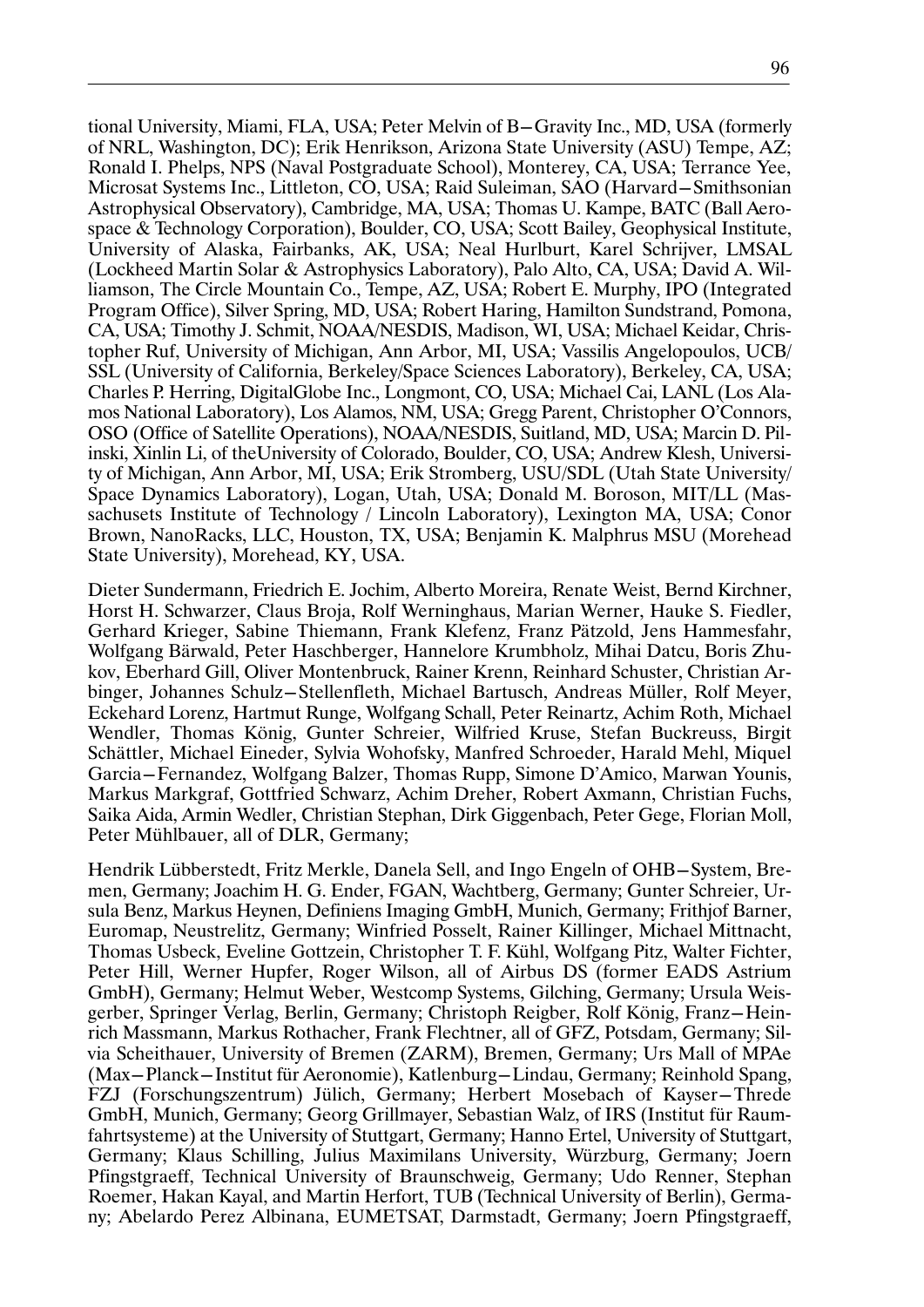Mareike Krause, ERIG e. V. (Experimental-Raumfahrt-Interessen-Gemeinschaft), Braunschweig, Germany; Stephan Stoltz, Astro- und Feinwerktechnik Adlershof GmbH, Berlin, Germany;

Noboru Kazuki, Mitsutoshi Hase of RESTEC, Tokyo, Japan; Shin-ichi Sobue, Takeshi Sasada, Yuuichi Fujiwara, Shin-ichiro Sakai, Akihiko Kuze, Takashi Hamazaki, Yutaka Kaneko, Nobuto Yoshioka, Keizo Nakagawa, Royota Yoshida, all of JAXA (formerly NAS-DA), Japan; Shigeki Uchiyama, Nihon University, Tokyo, Japan; Akira Meguro, NTT (Nippon Telegraph and Telephone) Corporation, Kanagawa, Japan; Yuya Nakamura, Shinichi Nakasuka of ISSL (Intelligent Space Systems Laboratory), at the University of Tokyo, Japan; Saburo Matunaga, Katsutoshi Imai, Hiroki Ashida, Tokyo Institute of Technology (TITech), Tokyo, Japan; Nobuhiro Takahashi**,** Morio Toyoshima of NICT (National Institute of Information and Communications Technology), Tokyo, Japan; Yoshihide Aoyanagi of HIT (Hokkaido Institute of Technology), Sapporo, Hokkaido, Japan; Kazuya Yoshida of Tohoku University, Sendai, Japan; Mengu Cho of KIT (Kyushu Institute of Technology), Fukuoka, Japan; Yoshihide Aoyanagi**,** University of Tokyo, Japan;

Igor V. Cherny, Space Observations Center of Roskosmos, Moscow, Russia; Stanislav I. Klimov, Boris S. Zhukov, IKI (Space Research Center), Moscow, Russia; Sergey A. Pulinets, IZMIRAN (Institute for Terrestrial Magnetism, Ionosphere and Propagation of Radiowaves), Troitsk, Russia; Vitaly, NTS OMZ (Research Centre for Earth Operative Monitoring), Moscow; Inessa A. Glazkova, Khrunichev State Research and Production Center, Moscow, Russia; Yury D. Kotov MEPhI (Moscow Engineering Physics Institute, State University), Moscow, Russia; Boris A. Khrenov, Vladimir M. Sakhparonov, SINP (D. V. Skobeltsyn Institute of Nuclear Physics) at the Lomonosov Moscow State University (MSU), Moscow, Russia;

Philippe Armbruster, Andrea E. Marini, Peter de Maagt, Josep Roselló Guasch, Pierre Fabry, Manfred Zink, Leopold Summerer, Martin Endemann, Marie De Cock, Wolfgang Leibrandt, Jean-Loup Bézy, Rory van Haarlem, Giuseppe D. Racca, Petri V. E. Piironen, Roger Haagmans, Michael Fehringer, Davide A. Nicolini, Leny Ouvehand, Gianfranco Spinella, Jan van Casteren, all of ESA/ESTEC, Noordwijk, The Netherlands; Gunther Kohlhammer, Jolyon Martin, Maurice Klein-Gebbinck, Michele Betti, Marco Trovatello, Stephen Briggs, Sveinung Loekken, all of ESA/ESRIN, Frascati, Italy; Pieter Van den Braembussche, Verhaert Design & Development, Kruibeke, Belgium; E. Renotte, Centre Spatial de Liege, Angleur, Belgium;

Urs Frei, University of Zürich-Irchel, Zürich, Switzerland; Aleksandar Duric, IAP (Institute of Applied Physics) of the University of Bern, Switzerland; Muriel Richard, EPFL, Lausanne, Switzerland;

Elmo Schreder and Morten Bisgaard of AAU (Aalborg University), Aalborg, Denmark; Peter Stauning, DMI (Danish Meteorological Institute), Copenhagen, Denmark; Nils Olsen, DNSC (Danish National Space Center), Copenhagen, Denmark; Stefan Lundin, Fredrik von Scheele, Sten Berge, SSC (Swedish Space Corporation), Solna, Sweden; Olle Norberg, Walter Puccio, David McCann, IRF (Swedish Institute of Space Physics), Kiruna, Sweden; Fredrik Bruhn, Jan Schulte, ÅAC Microtec, Uppsala, Sweden; Jan Tommy Gravdahl, Norwegian University of Science and Technology (NTNU), Trondheim, Norway; Mikko Kantanen, MilliLab, Espoo, Finland; Abe R. Bonnema, Jasper Bouwmeester, TU Delft (Delft University of Technology), Delft, The Netherlands;

Christian Jayles, Nadia Karouche, Eric Boussarie, Gérard Gave, Michel Le Du, Olivier VanderMarcq, Philippe Escudier, Inès Gaudel, Francois Buisson, Frédéric Tavera, Valerio Cipolla, Laurence Houpert, all of CNES, Toulouse, France; Eric Caubet, Alexandre Houpert, Alcatel Space Industries, Toulouse, France; Jean-Luc Lamard, Alcatel Space, Cannes la Bocca, France; Patrice Damilano, Ange Defendini, Xavier Sembely, Francois Faure, Hervé Lambert, all of EADS Astrium SAS, Toulouse, France; Jean-Pierre Marque of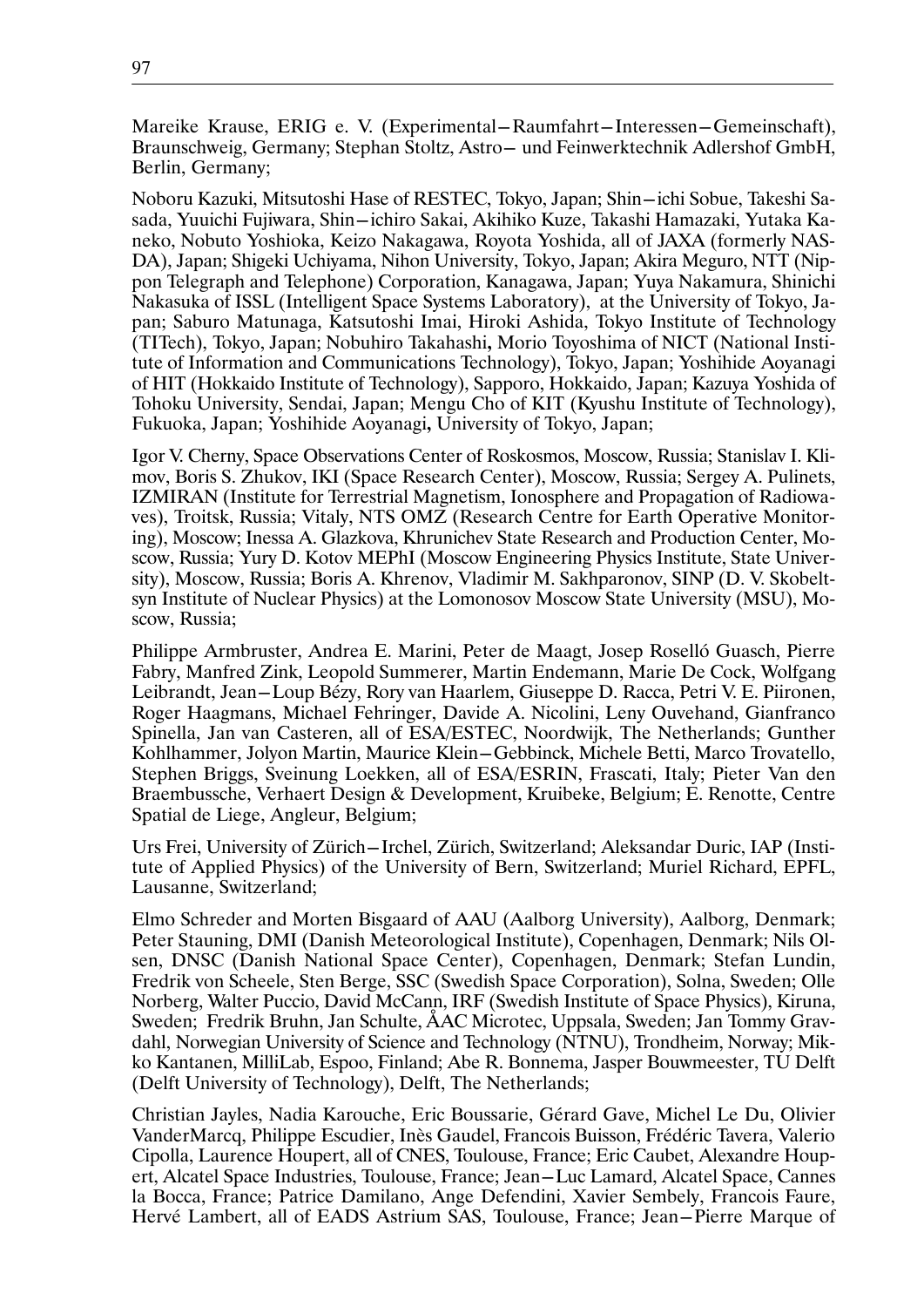ONERA (Office National d'Etudes et de Recherches Aérospatiales), Châtillon, France; Elisabeth Blanc of CEA (Commissariat Energie Atomique), Bruyères le Chatel, France; Guillaume Huby, Geosys S. A. Balma, Cedex, France; Pascal Michel, Astrium Services, Toulouse, France;

Arnold Schoonwinkel, Stellenbosch University, Stellenbosch, South Africa; Martin Jacobs, Gert-Jan van Rooyen, SunSpace and Information Systems (Pty) Ltd., Stellenbosch, South Africa; Andrew B. Collier, University of KwaZulu-Natal, Durban, South Africa; Timo R. Bretschneider, Nanyang Technological University (NTU), Singapore; Ahmad Sabirin Arshad, Ismail Maszlan, Yushida Mohd Yunus, all of ATSB [Astronautic Technology (M) Sdn. Bhd.] Kuala Lumpur, Malaysia; Jeff Kingwell, CSIRO (Commonwealth Science and Industrial Research Organization), Canberra, Australia;

Carlos de Oliveira Lino, Luiz A. Bueno, Janio Kono, INPE, Saò José dos Campos, Brazil; F. Raul Colomb, Ida Nollmann, Sandra Torrusi, CONAE (Comisión Nacional de Actividades Espaciales), Buenos Aires, Argentina; Karen Gold Anisfeld, ImageSat International N. V., Tel Aviv, Israel; Fred Ortenberg, Technion, Haifa, Israel;

Yunlong Lin, Huixian Sun, Yaohai Dong, Shengwei Zhang, all of CAS/CSSAR (Center for Space Science and Applied Research), Beijing, China; Chaohua Dong, CMA/NSMC (China Meteorological Administration/National Satellite Meteorological Center), Beijing, China; Xiaolong Dong, NMRSL (National Microwave Remote Sensing Laboratory), Beijing, China; Mingsen Lin, SOA (State Ocean Administration), Beijing, China; Guo Huadong, IRSA (Institute of Remote Sensing Applications), Beijing, China; Lili Wang, DFH Satellite Co. Ltd. (DFHSat), Beijing, Chine; An-Ming Wu, NSPO (National Space Program Office), Hsin-Chu City, Taiwan; Ching-Jyh Shieh, NSC (National Science Council), Taipei, Taiwan;

Killugudi S. Jayaraman (Space News Correspondent) India; V. Jayaraman, S. Krishnamurthy, Rajeev Kumar Jaiswal, B. R. Guruprasad, Mukund Rao, D. V. A. Raghava Murthy, all of ISRO/ISAC (Indian Space Research Organization/ISRO Satellite Center), Bangalore, India; Ramesh P. Singh, Indian Institute of Technology, Kanpur, India; Tapan Misra, Nilesh M. Desai, A. S. Kiran Kumar, ISRO/SAC (Space Research Center), Ahmedabad, India;

Kyungin Kang, Tae-Seong Jang, Myeong-Ryong Nam, KAIST/SaTReC (Korean Advanced Institute of Science and Technology/Satellite Technology Research Center), Daejeon, Korea; Wonkyu Park, Ee Eul Kim, Byunjin Kim, of SaTReCi (SaTReC Initiative Co. Ltd.), Daejeon, Korea; Eun-Sup Sim, Seung-Hun Lee, KARI (Korea Aerospace Research Institute), Daejeon, Korea;

Michael A. Cutter, David J. Purll, Sira Electro-Optics Ltd., Chislehurst, Kent, UK; Martin Unwin, Jeremy Crisp, Audrey Nice, Susan Jason, Alex da Silva Curiel, Fred G. Kennedy III, Philip Davies, Craig Underwood, Chris Jackson, David M. Gibbon, Andrew Cawthorne, Philip E. Davies, Pierre Oosthuizen, Martin N. Sweeting, Adam M. Baker, all of SSTL (Surrey Satellite Technology Ltd.), Guildford Surrey, UK; David M. Simpson, Jaime Reed, Thomas Studdard, EADS Astrium Ltd., Portsmouth, UK; Hazel J. McAndrews, QinetiQ, Farnborough, UK; Jacqueline E. Russell, Imperial College, London, UK; Nigel Morris, Brian P. Moyna of RAL (Rutherford Appleton Laboratory), Chilton, Oxfordshire, UK; Peter Smith, Marotta UK Ltd. Cheltenham, UK; Lloyd Wood, Cisco Systems Global Defense, Space and Security, London, UK; David Spilling, SEA (Systems Engineering and Assessment Ltd.), Bristol, UK; Gordon Petrie, University of Glasgow, Glasgow, UK; May Bound, Chris Mortimore, Infoterra Ltd., Farnborough, UK;

Lyne Rainville, Daniel Schulten, MDA (MacDonald-Dettwiler & Associates, Ltd.), Richmond, B.C. Canada; Robert E. Zee, UTIAS/SFL (University of Toronto, Institute for Aerospace Studies/Space Filght Laboratory), Toronto, Ontario, Canada; Graham Gibbs, Yuri V. Kim, Alfred Ng, CSA (Canadian Space Agency), St-Hubert, Quebec, Canada; James V.